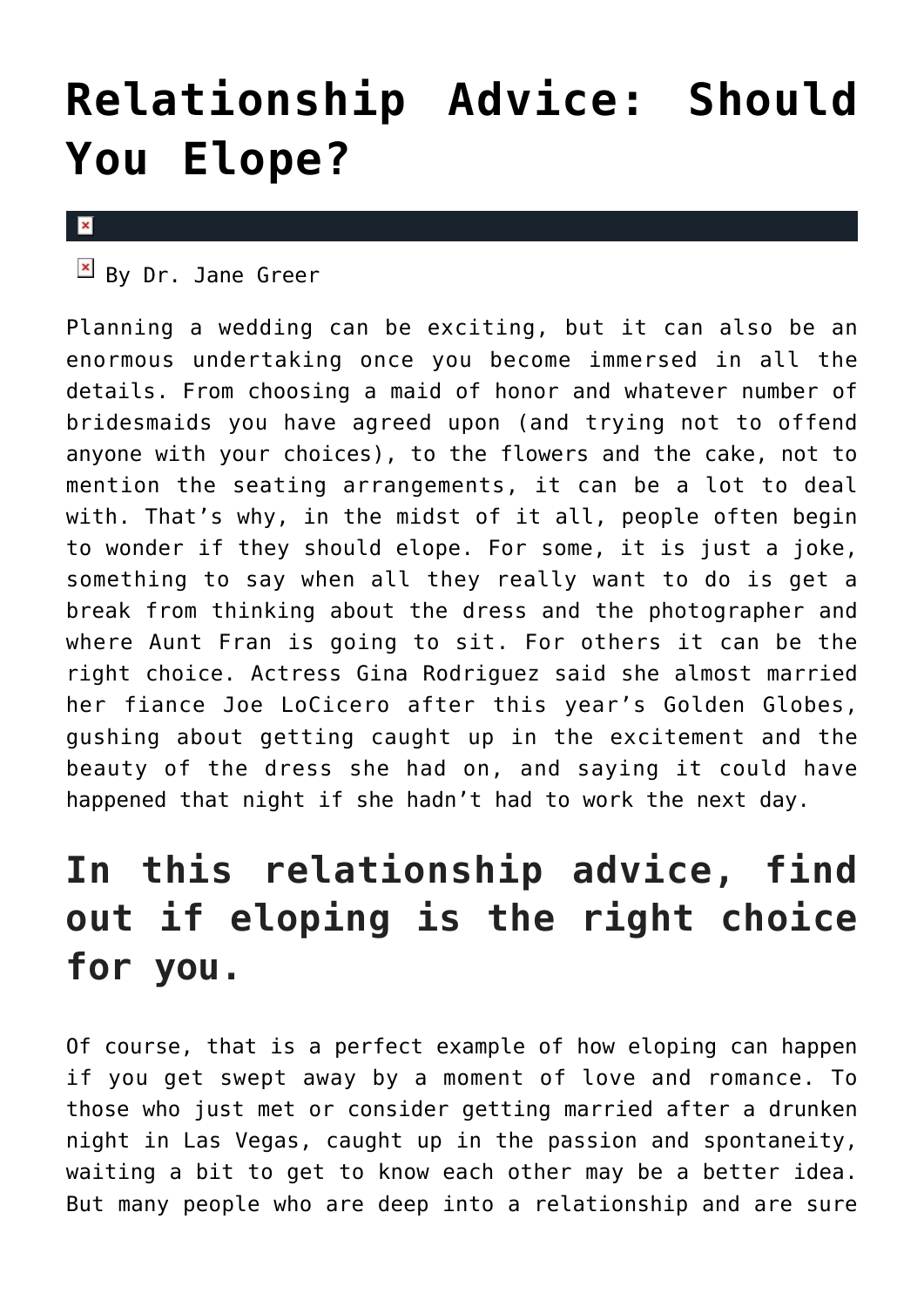they want to spend the rest of their lives together also consider eloping for a variety of reasons. There is a certain practicality to avoiding a big wedding, especially if people don't have the money to spend on a lavish reception. Or, they might not want to burden their family with a huge bill. Along the same lines, a couple might decide they would rather spend the money on something else, such as a honeymoon or to use as the down payment for a house. Finally, since so much family history and baggage can come along with the elements of a big wedding, the future bride and groom may simply want to avoid possible criticism, judgement, or blame for the particular choices they might make, and thereby not have to feel guilty because of the disapproval. While the two options have their merits and cons, it's important that both partners are on the same page about when and how to tie the knot. So how can you know if eloping is the right choice for you?

## **Related Link:** [Relationship Advice: Can You Cheat Jealousy?](http://cupidspulse.com/116711/relationship-advice-cheat-jealousy-dr-jane-greer/)

The most important question to ask yourself as you make this decision is will you or your partner be disappointed in any way if you forgo the traditional route? Some people fantasize about a big white wedding for their entire lives – a time when they might feel like a princess or a prince – and imagine having pictures documenting it to look at for decades to come. Others have been leafing through bridal magazines for years and have already chosen the style of dress they want to wear down the aisle. And still others may have imagined it as a time to gather all their fraternity brothers for a reunion. If this is the case for either one of you, eloping might not be the best choice. Talk about it and try to make sure there won't be one single regret looming out there, but only happiness for what lies ahead.

**Related Link:** [Relationship Advice: The Afterlife Connection](http://cupidspulse.com/127045/relationship-advice-afterlife-connection-dr-jane-greer/)

The bride and groom are not the only ones who have emotions wrapped up in the monumental event. With that in mind,